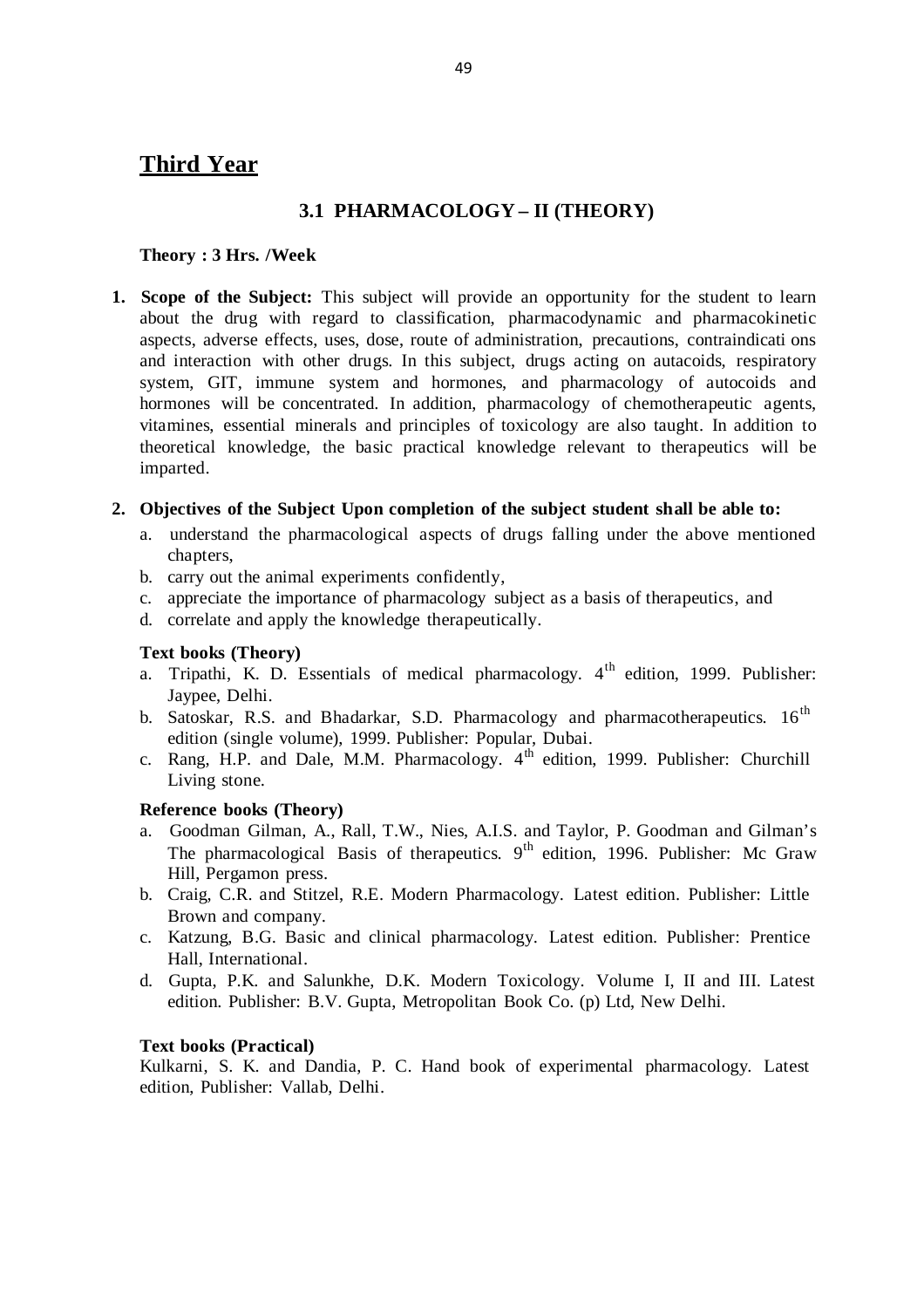#### **Reference books (Practical) :**

- a. Macleod, L.J. Pharmacological experiments on intact preparations. Latest edition, Publisher: Churchill livingstone.
- b. Macleod, L.J. Pharmacological experiments on isolated preparations. Latest edition, Publisher: Churchill livingstone.
- c. Ghosh, M.N. Fundamentals of experimental pharmacology. Latest edition, Publisher: Scientific book agency, Kolkata.
- d. Ian Kitchen. Textbook of in vitro practical pharmacology. Latest edition, Publisher: Black well Scientific.

### **3. Detailed syllabus and lecture wise schedule:**

#### **Title of the topic**

- 1. **Pharmacology of Drugs acting on Blood and blood forming agents**
	- a) Anticoagulants
	- b) Thrombolytics and antiplatelet agents
	- c) Haemopoietics and plasma expanders

## 2. **Pharmacology of drugs acting on Renal System**

- a) Diuretics
- b) Antidiuretics

# 3. **Chemotherapy**

- a) Introduction
- b) Sulfonamides and co-trimoxazole
- c) Penicillins and Cephalosporins
- d) Tetracyclins and Chloramphenicol
- e) Macrolides, Aminoglycosides, Polyene & Polypeptide antibiotics
- f) Quinolines and Fluroquinolines
- g) Antifungal antibiotics
- h) Antiviral agents
- i) Chemotherapy of tuberculosis and leprosy
- j) Chemotherapy of Malaria
- k) Chemotherapy of protozoal infections (amoebiasis, Giardiasis)
- l) Pharmacology of Anthelmintic drugs
- m) Chemotherapy of cancer (Neoplasms)

## 4 **Immunopharmacology**

Pharmacology of immunosuppressants and stimulants

# 5. **Principles of Animal toxicology**

Acute, sub acute and chronic toxicity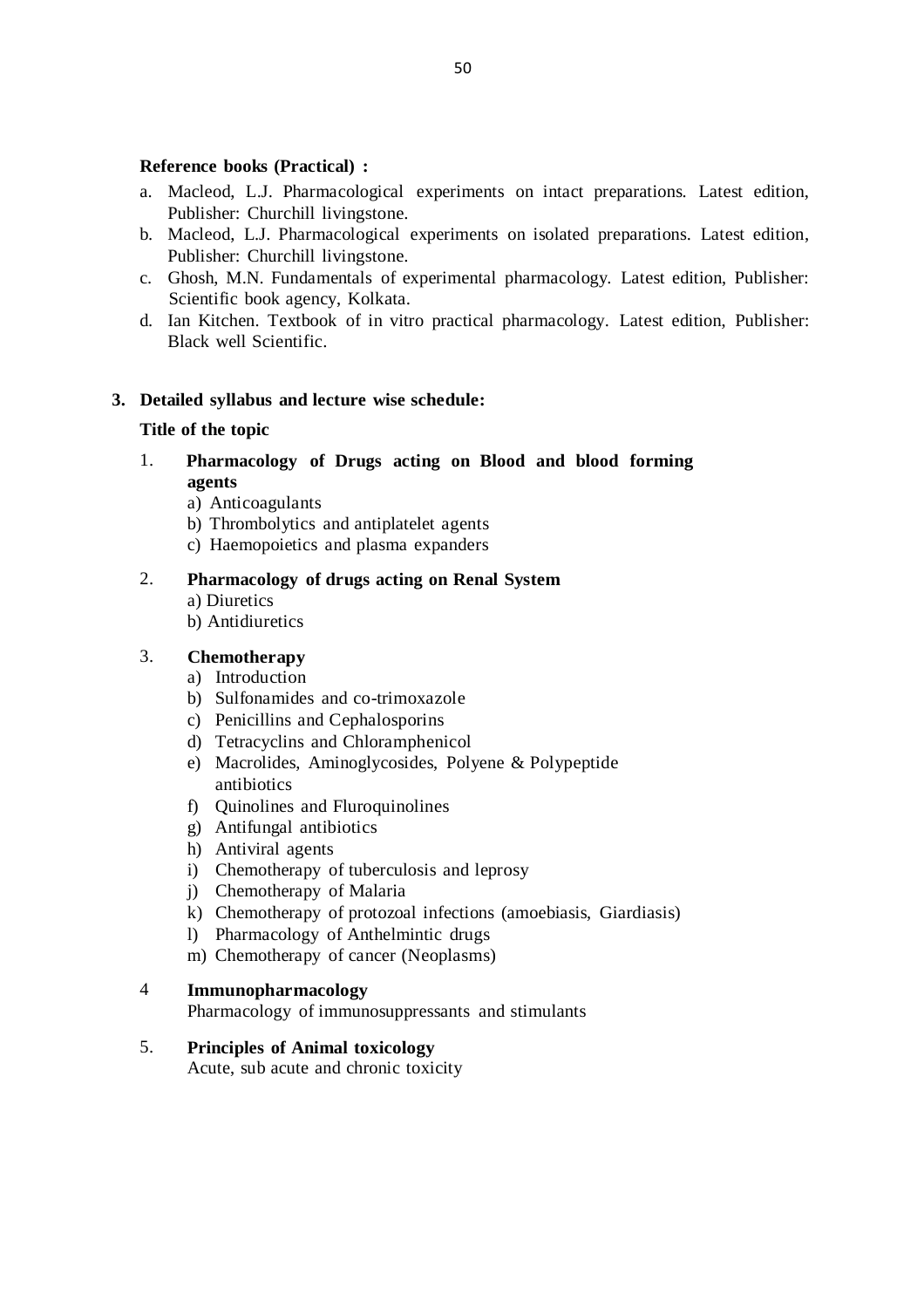- 6. **The dynamic cell: The structures and functions of the components of the cell**
	- a) Cell and macromolecules: Cellular classification, subcellular organelles, macromolecules, large macromolecular assemblies
	- b) Chromosome structure: Pro and eukaryotic chromosome structures, chromatin structure, genome complexity, the flow of genetic information.
	- c) DNA replication: General, bacterial and eukaryotic DNA replication.
	- d) The cell cycle: Restriction point, cell cycle regulators and modifiers.
	- e) Cell signaling: Communication between cells and their environment, ion-channels, signal transduction pathways (MAP kinase, P38 kinase, JNK, Ras and PI3 -kinase pathways, biosensors.

#### **The Gene: Genome structure and function:**

- a) Gene structure: Organization and elucidation of genetic code.
- b) Gene expression: Expression systems (pro and eukaryotic), genetic elements that control gene expression (nucleosomes, histones, acetylation, HDACS, DNA binding protein families.
- c) Transcription and Transcription factors: Basic principles of transcription in pro and eukaryotes. Transcription factors that regulate transcription in pro and eukaryotes.

RNA processing: rRNA, tRNA and mRNA processing.

Protein synthesis: Mechanisms of protein synthesis, initiation in eukaryotes, translation control and post-translation events

Altered gene functions: Mutations, deletions, amplifications, LOH, traslocations, trinucleotide repeats and other genetic abnormalities. Oncogenes and tumor suppressor genes.

The gene sequencing, mapping and cloning of human disease genes. Introduction to gene therapy and targeting.

Recombinant DNA technology: principles. Processes (gene transfer technology) and applications

#### **Books:**

- 1 Molecular Biology of the Cell by Alberts B., Bray, D., Lewis, J., Raff M., Roberts, K and Watson, JD,  $3<sup>rd</sup>$  edition.
- 2 Molecular Cell Biology By Lodish, H., Baltimore, D., Berk, A et al., 5<sup>th</sup> edition.
- 3 Molecular Biology by Turner, PC., McLennan, AG., Bates, AD and White MRH 2<sup>nd</sup> edition.
- 4 Genes VIII by Lewin, B., (2004)
- 5 Pharmaceutical Biotechnology, by Crommelin, DJA and Sindelar RD (1997)
- 6 Recombinant DNA by Watson, JD., Gilman, M., et al., (1996)
- 7 Biopharmaceutical: Biochemistry and Biotechnology by Walsh, G., (1998)